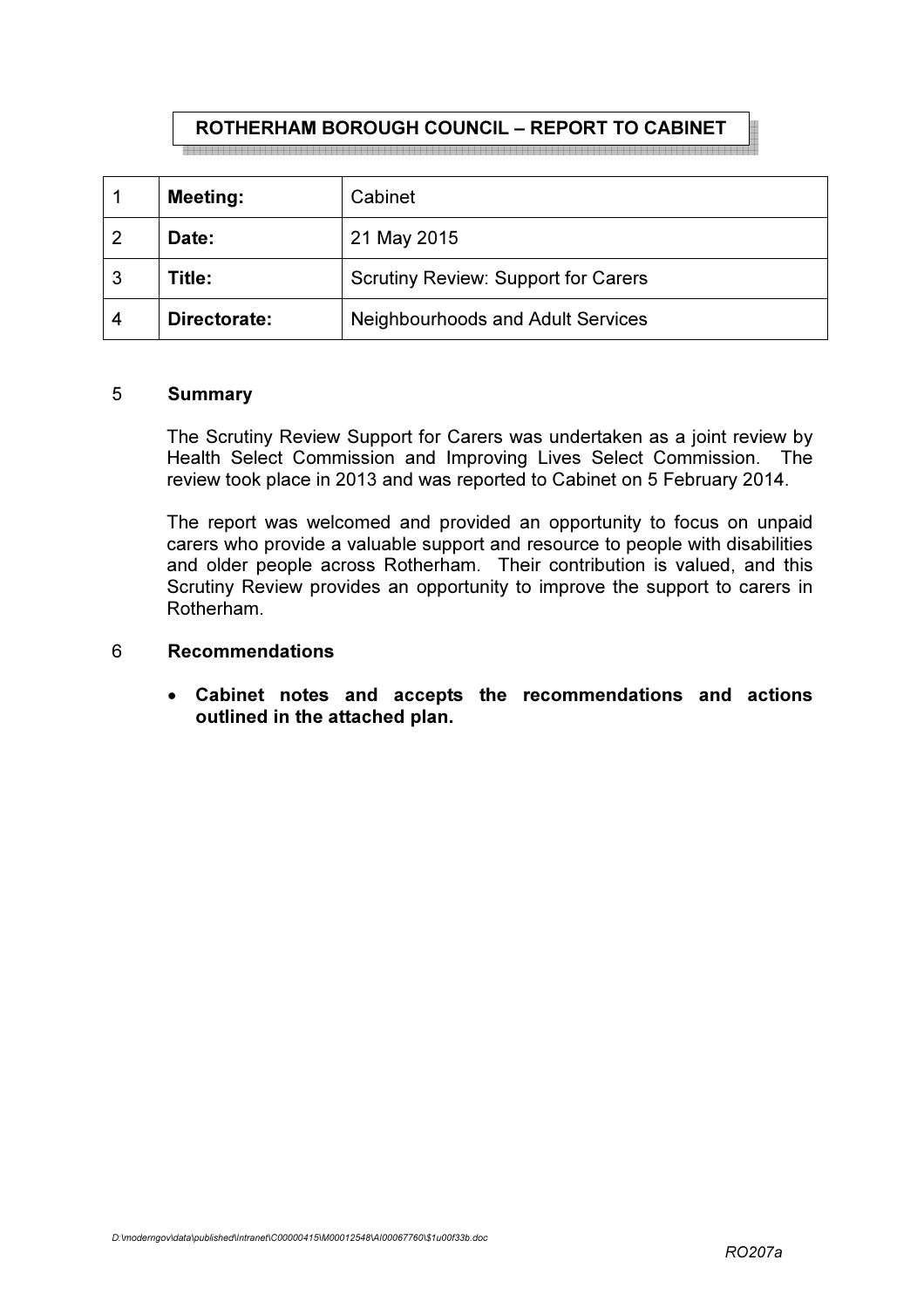# 7 Background and Information

In 2011, 31,001 people in Rotherham said that they provided unpaid care to family members, friends or neighbours with either long-term physical or mental ill health or learning disabilities or problems relating to ageing. The number of carers has increased only slightly from 30,284 in 2011 but still equates to 12% of the population and is higher than the national average of 10%. One noticeable change is that compared with 2001, fewer people are now providing 1-19 hours of care a week (19,069 in 2001 down to 17,400 in 2011) but more people are providing care for 20 or more hours per week. The number of people providing 20 to 49 hours care has increased (3828 to 4736) as has the number providing 50 or more hours (7387 to 8865).

The Select Commissions recognised the contributions made by carers in their review. It sought to consider the following:-

- if carers generally identify themselves as carers
- the degree to which carers access support or consider they need support to assist them in their caring role
- where carers go for initial support
- the key factors necessary to ensure carers receive good and timely information
- any areas for improvement in current information provision

The review established that carers represent a vital unpaid workforce within the Borough and that like all workforces they need to be invested in. The report noted that any resources invested with carers services represents an opportunity to reduce pressure on social care and health services.

The review produced eleven recommendations, which focus on:-

- increasing the number of people recognising themselves as carers
- ensuring that support for carers adequately includes emotional support and counselling
- providing an multi-agency "carers pathway" that recognises the journey carers are on
- increasing the number of people receiving a fit for purpose carers assessment which is reviewed annually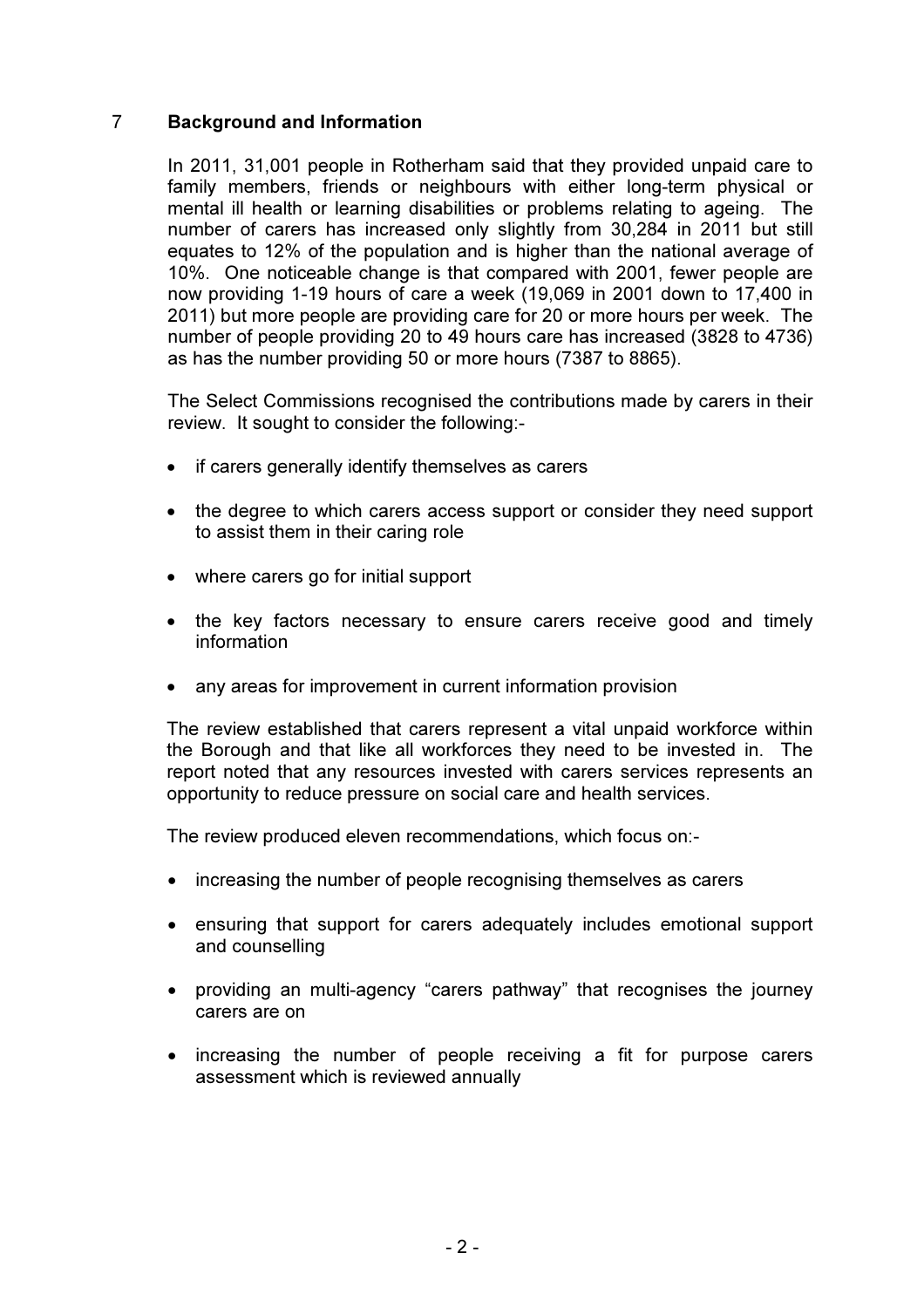# Care Act

These recommendations are welcomed especially in the lead up to the implementation of the Care Act 2015 (yet to receive Royal Assent) which for the first time will give carers a right to an assessment in their own right and requires Councils to provide an Information Advice and Guidance offer which promotes wellbeing, offers advice on prevention and sustaining independence, and guides customers and carers to services which will maintain their ability to make choices and have control over their lives.

The recommendations from the Joint Scrutiny Review are outlined below:-

- a) That NHS England, Rotherham Clinical Commissioning Group and Rotherham Council work with GPs to ensure that the first line of support aims to increase the number of carers identified and seeking support.
- b) In looking at recommendation 1 above, the partners consider whether professionals should work on the presumption that the close family member or friend is a carer and ask questions to determine if this is the case, and therefore what information resources are required to back this up.
- c) That Rotherham Council investigates further with the Advice in Rotherham partnership (AiR) and the Department of Work and Pensions, what specific information carers need to access benefits that are available to them. This may also help to identify more carers.
- d) That NHS England, Rotherham Clinical Commissioning Group and Rotherham Council, work with their VCS and other partners to create the carers pathway of support; an integrated, multi-agency response to the needs of carers, using carers assessments and crucially the allocation of a "buddy" or "lead worker" to champion their individual needs. This lead worker should, where possible, come from the most appropriate agency identified for individual needs.
- e) That Rotherham Council considers via its review of services to carers, and in light of the new requirements imposed by the Care Bill, reconfiguring its advice and information offer for Carers including; Assessment Direct, Connect 2 Support, Carers Corner and outreach services, to ensure that flexible support is offered within existing resources.
- f) That the "triangle of care" presented by RDaSH be considered as part of this process as something that could be adapted and rolled out to all partners providing support to carers.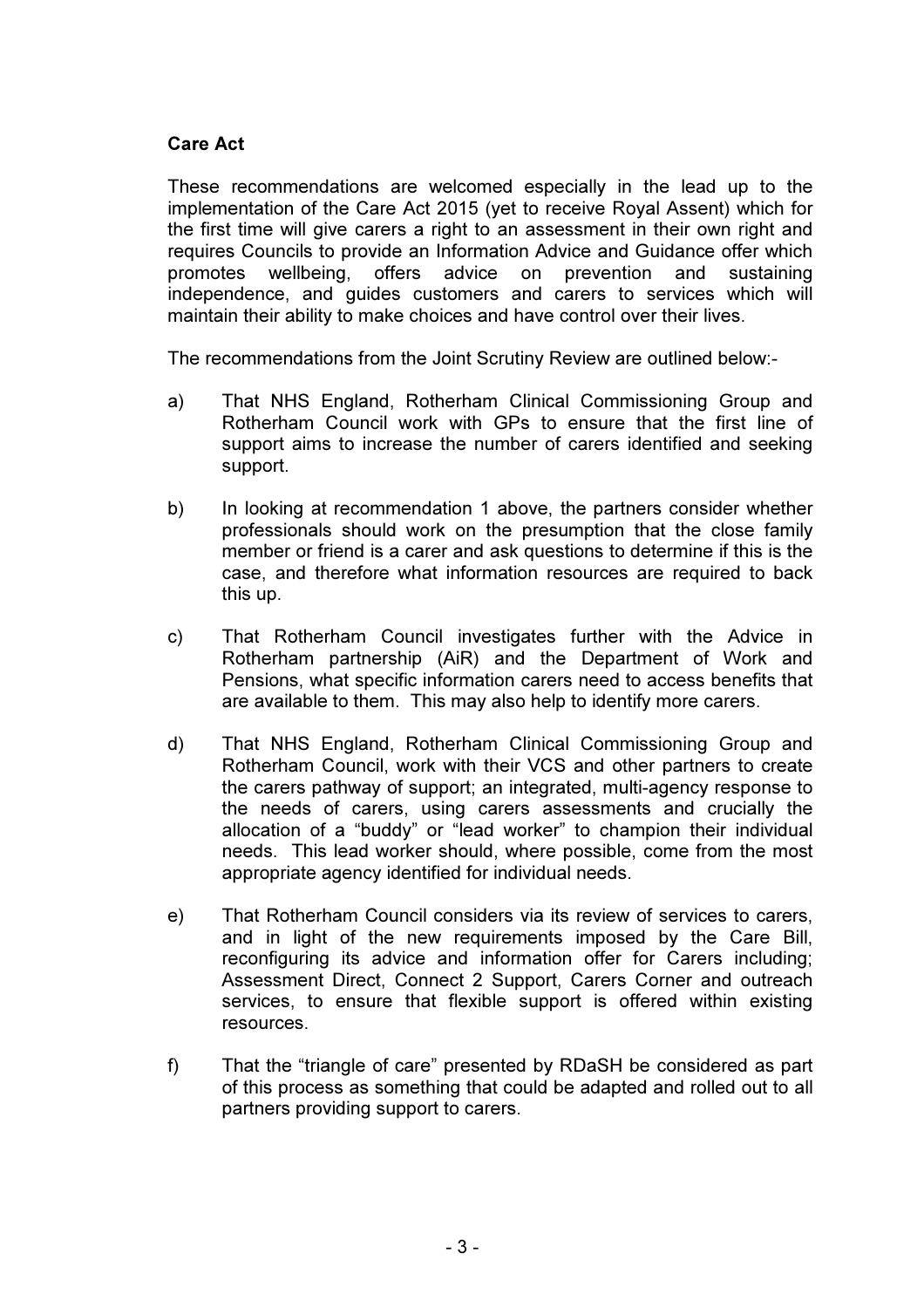- g) That Rotherham Council reviews its carers assessment tool in the light of the Care Bill to ensure it is fit for purpose. This should involve considering whether it could be less onerous. The correct title of the document "Carer's needs form and care plan" should be used by partners to reflect that it is an enabling process rather than an "assessment".
- h) That Rotherham Council looks to set more stretching targets for carers assessments and regular (annual) reviews.
- i) That steps are taken to ensure that the Joint Action Plan for Carers meets the recommendations of this review and is more accountable in terms of its delivery, seeking to influence external partners accordingly.
- j) Whilst the review group has sought to make recommendations that can be accommodated within existing resources it also recognises that there is a strong case for further investment in this sector, in line with the prevention and early intervention agenda. It therefore recommends that the allocation of resources to carers (including the Better Care Fund) is reviewed to demonstrate how the changes to services proposed within this review are to be achieved.
- k) Although outside the original scope, the review group recognised the important role public, private and third sector employers, play in providing flexible employment conditions for carers and therefore recommend that the findings of this review are shared with partners as widely as possible. In addition they reaffirmed the commitment in the Carer's Charter to actively promote flexible and supportive employment policies that benefit carers.

## 9 Finance

 The review acknowledged the need for recommendations to be contained within existing resources and in the main there are no financial implications arising from this report. Separate to the Scrutiny Review, the Care Bill implementation has a significant impact.

## 10 Risks and Uncertainties

Failure to respond adequately through the provision of advice support and services to carers could result in increased levels of demand for services; support to carers is vital in ensuring that they are able, where they choose to do so, to continue caring, to receive adequate breaks and to be valued in their caring role.